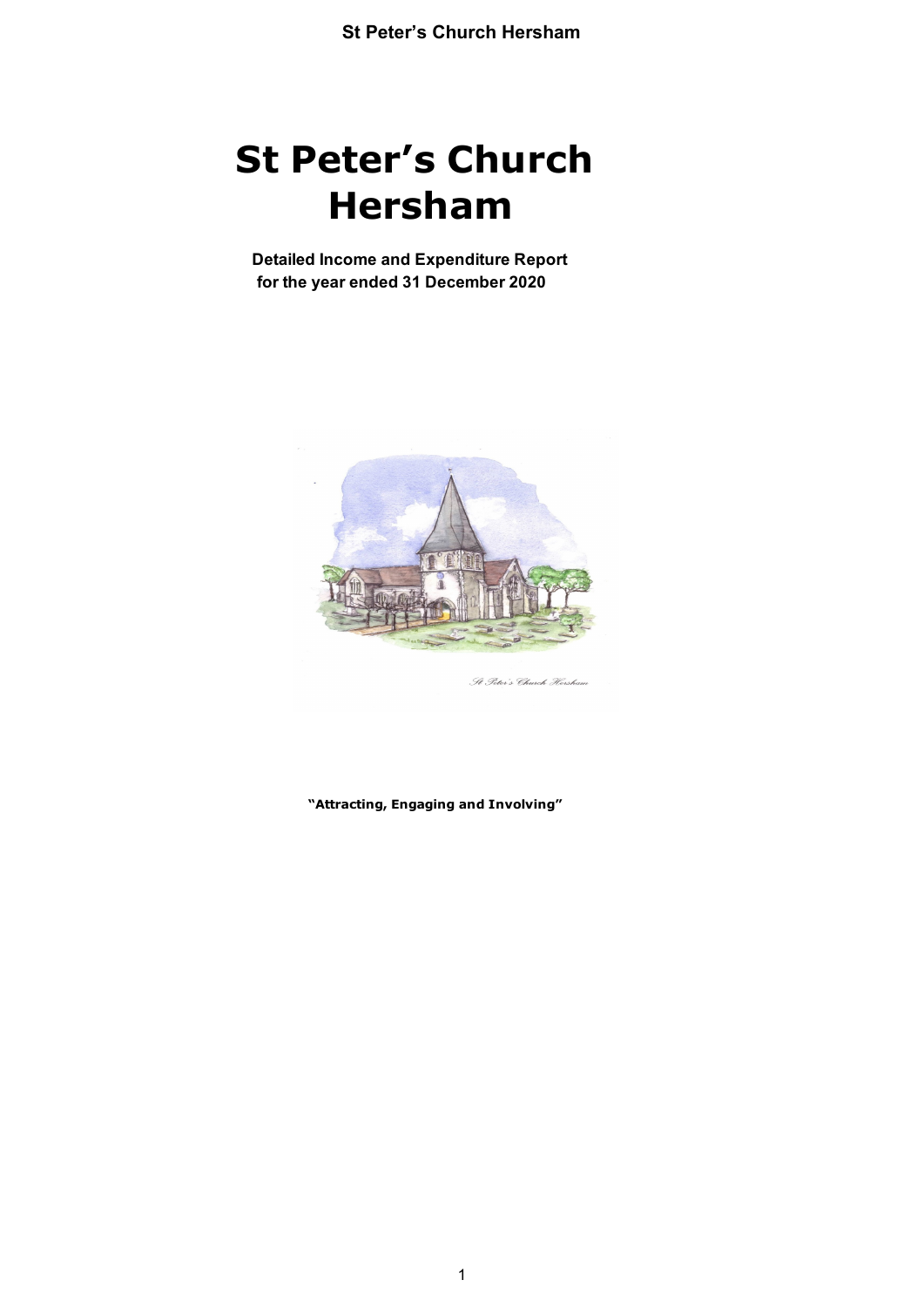Detailed Income and Expenditure Statement for the Year Ended 31 December 2020

|                | <b>INCOME</b>                                                       | 2020                     | 2020                        | 2020 | 2020            | 2019              | 2019            | 2019            | 2019                 | 2018                  |
|----------------|---------------------------------------------------------------------|--------------------------|-----------------------------|------|-----------------|-------------------|-----------------|-----------------|----------------------|-----------------------|
|                |                                                                     | Unrestricted<br>£        | Restricted<br>£             | Fund | Total<br>£      | Unrestricted<br>£ | Restricted<br>£ | Fund            | Total<br>£           | £                     |
|                | <b>Congregation Giving</b>                                          |                          |                             |      |                 |                   |                 |                 |                      |                       |
| 41001          | Standing orders - tax efficient<br>Envelope giving - tax efficient  | 50,038<br>2,544          |                             |      | 50,038<br>2,544 | 49,355<br>4,345   |                 |                 | 49,355<br>4,345      | 48,084<br>5,406       |
| 41002          | Other planned giving - standing orders                              | 4,736                    |                             |      | 4,736           | 4,575             |                 |                 | 4,575                | 4,658                 |
| 41003          | Other planned giving - envelopes                                    | 741                      |                             |      | 741             | 2,140             |                 |                 | 2,140                | 5,352                 |
| 41004          | TOTAL PLANNED GIVING                                                | 58,059                   |                             |      | 58,059          | 60,415            |                 |                 | 60,415               | 63,500                |
|                | Collections at services                                             | 2,172                    |                             |      | 2,172           | 7,747             |                 |                 | 7,747                | 8,074                 |
| 41005          | Other cash collections                                              | 707                      |                             |      | 707             | 1,165             |                 |                 | 1,165                | 864                   |
| 41008          | <b>Charities Aid</b>                                                | $\sim$                   |                             |      | $\overline{a}$  |                   |                 |                 | ä,                   |                       |
| 41006<br>41007 | Giving orange envelope<br>Tax recovery                              | 35<br>13,681             |                             |      | 35<br>13,681    | 426<br>15,808     |                 |                 | 426<br>15,808        | 1,267<br>15,273       |
| 46001          | <b>Congregation Giving Total</b>                                    | 74,654                   | $\mathcal{L}_{\mathcal{A}}$ |      | 74,654          | 85,561            | $\sim$          |                 | 85,561               | 88,978                |
|                |                                                                     |                          |                             |      |                 |                   |                 |                 |                      |                       |
|                | Donations, Legacies & Sundry<br>Sundry income - bookstall           | $\overline{\phantom{a}}$ |                             |      |                 |                   |                 |                 |                      |                       |
| 45001          | Sundry income - events                                              | 225                      |                             |      | 225             | 3,605             |                 |                 | 3,605                | 2,966                 |
| 45002          | Sundry income - miscellaneous                                       | 240                      |                             |      | 240             | 1,722             |                 |                 | 1,722                | 3,570                 |
| 45003          | Sundry donations                                                    | 1,754                    |                             |      | 1,754           | 1,505             |                 |                 | 1,505                | 626                   |
| 43001          | Restricted donations                                                | ٠                        | 1,669                       |      | 1,669           |                   |                 |                 | $\ddot{\phantom{1}}$ | $\overline{a}$        |
| 43004<br>43005 | Legacies<br>Donations - special                                     | $\overline{a}$<br>(1)    |                             |      | $\sim$<br>(1)   | 5,000             | 4,673           | Other & Special | 5,000<br>4,673       | 1,000<br>2,295        |
| 43002          | Donations, Legacies & Sundry Total                                  | 2,218                    | 1,669                       |      | 3,888           | 11,832            | 4,673           |                 | 16,505               | 10,457                |
|                |                                                                     |                          |                             |      |                 |                   |                 |                 |                      |                       |
|                | Income from Charitable Activities<br>Weddings/Funerals              | 7,126                    |                             |      | 7,126           | 13,888            |                 |                 | 13,888               | 15,507                |
| 42001          | Gems income                                                         | 2,242                    |                             |      | 2,242           | 8,391             |                 |                 | 8,391                | 7,812                 |
| 45006          | Fellowship income                                                   | 125                      |                             |      | 125             | 605               |                 |                 | 605                  | 731                   |
| 45005          | Income from Charitable Activities Total                             | 9,493                    | $\blacksquare$              |      | 9,493           | 22,884            | $\blacksquare$  |                 | 22,884               | 24,050                |
|                | Income from Investments                                             |                          |                             |      |                 |                   |                 |                 |                      |                       |
| 44004          | Rent income - Hall letting                                          | 14,182                   |                             |      | 14,182          | 35,119            |                 |                 | 35,119               | 31,984                |
| 44001          | Rent - St Peter's Lodge                                             | 17,400                   |                             |      | 17,400          | 17,400            |                 |                 | 17,400               | 17,400                |
| 46050          | Interest receivable Restricted funds                                |                          | 1,958                       |      | 1,958           |                   |                 |                 |                      | 3,054                 |
| 46002          | Interest - reserves<br>Income from Investments Total                | 707<br>32,289            | 1,958                       |      | 707<br>34,247   | 1,090<br>53,609   | 2,329<br>2,329  | Christian/Blake | 3,419<br>55,938      | 52,438                |
|                |                                                                     |                          |                             |      |                 |                   |                 |                 |                      |                       |
|                | TOTAL INCOME (before foodbank and Vauxmead)                         | 118,654                  | 3,628                       |      | 122,282         | 173,886           | 7,002           |                 | 180,888              | 175,923               |
|                | <b>EXPENDITURE</b>                                                  |                          |                             |      |                 |                   |                 |                 |                      |                       |
|                | Ministry                                                            |                          |                             |      |                 |                   |                 |                 |                      |                       |
| 69001<br>69002 | Parish share<br>Stewardship                                         | 78,911                   |                             |      | 78,911          | 76,986            |                 |                 | 76,986               | 75,252<br>224         |
| 69005          | Vicar expenses                                                      | 181<br>1,330             |                             |      | 181<br>1,330    | 1,549             |                 |                 | 1,549                | 540                   |
| 69006          | Other clergy expenses                                               | 330                      |                             |      | 330             | 1,771             |                 |                 | 1,771                | 1,850                 |
| 69009          | PCC expenses                                                        |                          |                             |      |                 | 398               |                 |                 | 398                  | 137                   |
| 69012          | Purchase software                                                   | 14                       | 500                         |      | 500             | ÷,                |                 |                 |                      |                       |
| 69011<br>69010 | Curate training<br>Vacancy costs                                    |                          |                             |      |                 | 500<br>752        |                 |                 | 500<br>752           | 3,000<br>1,594        |
|                | <b>Ministry Total</b>                                               | 80,766                   | 500                         |      | 81,252          | 81,956            | $\sim$          |                 | 81,956               | 82,597                |
|                |                                                                     |                          |                             |      |                 |                   |                 |                 |                      |                       |
|                | <b>Team Costs and Administration</b><br><b>Worship &amp; Prayer</b> |                          |                             |      |                 |                   |                 |                 |                      |                       |
| 61002          | Readers expenses & allowances                                       |                          |                             |      |                 | 15                |                 |                 | 15                   | 928                   |
| 61003          | Organ/Piano repairs                                                 |                          |                             |      | ٠               | 363               |                 |                 | 363                  | 663                   |
| 61010          | <b>Flowers</b>                                                      | 82                       |                             |      | 82              | 70                |                 |                 | 70                   | 147                   |
| 61004          | Upkeep of services books                                            |                          |                             |      |                 | ä,                |                 |                 |                      | 22                    |
| 61005<br>61006 | Church music<br>Upkeep of services                                  | 365<br>1,387             |                             |      | 365<br>1,387    | 736<br>2,594      |                 |                 | 736<br>2,594         | 127<br>1,520          |
| 61007          | Organist wages                                                      | 4,146                    |                             |      | 4,146           | 3,750             |                 |                 | 3,750                | 3,323                 |
| 61008          | Ministry - training & courses                                       | 45                       |                             |      | 45              | 110               |                 |                 | 110                  |                       |
| 61009          | Young vines                                                         | 30                       |                             |      | 30              | 15                |                 |                 | 15                   | 21                    |
|                | Worship & Prayer Total                                              | 6,054                    | $\sim$                      |      | 6,054           | 7,653             | $\sim$          |                 | 7,653                | 6,751                 |
|                | <b>Occasional Offices</b>                                           |                          |                             |      |                 |                   |                 |                 |                      |                       |
| 61101          | Bell ringers fees                                                   | $\overline{\phantom{a}}$ |                             |      |                 | 405               |                 |                 | 405                  | 440                   |
| 61102          | Organist fees<br>Verger fees                                        | 840                      |                             |      | 840             | 1,335             |                 |                 | 1,335                | 1,429                 |
| 61104<br>61105 | Fees paid to Diocese                                                | 200<br>3,232             |                             |      | 200<br>3,232    | 550<br>3,192      |                 |                 | 550<br>3,192         | 685                   |
| 61106          | Undertaker's ashes/ sexton                                          | 500                      |                             |      | 500             | 560               |                 |                 | 560                  | 720                   |
|                | <b>Occasional Offices Total</b>                                     | 4,772                    | $\mathcal{L}_{\mathcal{A}}$ |      | 4,772           | 6,042             | ÷.              |                 | 6,042                | 3,274                 |
|                | <b>Pastoral Care</b>                                                |                          |                             |      |                 |                   |                 |                 |                      |                       |
| 62003          | Pastoral team expenses                                              | $\overline{\phantom{a}}$ |                             |      |                 | 118               |                 |                 | 118                  | 126                   |
| 62007          | Vicar's discretionary fund                                          | 26                       |                             |      | 26              | 221               |                 |                 | 221                  | 91                    |
| 62008          | Gifts                                                               | 223                      |                             |      | 223             | 86                |                 |                 | 86                   | 490                   |
|                | <b>Pastoral Care total</b>                                          | 249                      | $\sim$                      |      | 249             | 425               | $\sim$          |                 | 425                  | 707                   |
|                | <b>Christian Development</b>                                        |                          |                             |      |                 |                   |                 |                 |                      |                       |
| 63001          | Bookstall purchases                                                 | ٠                        |                             |      |                 | 23                |                 |                 | 23                   |                       |
| 63002          | Courses/Study groups                                                | 23                       |                             |      | 23              | 15                |                 |                 | 15                   | 400                   |
| 63004<br>63006 | Baptism<br>Confirmation                                             | 8<br>11                  |                             |      | 8               | 277<br>320        |                 |                 | 277                  | 350                   |
| 63014          | Lent groups                                                         | 59                       |                             |      | 11<br>59        | 241               |                 |                 | 320<br>241           | 85<br>$\sim$          |
| 63016          | Team expenses                                                       | 12                       |                             |      | 12              | 5                 |                 |                 | 5                    | 159                   |
| 63018          | Marriage books                                                      |                          |                             |      |                 |                   |                 |                 |                      | 40                    |
| 63008          | TAG                                                                 |                          |                             |      |                 |                   |                 |                 |                      | 44                    |
| 63010<br>63011 | Keystone books<br>Sunday Club/Sunday Challenge/SPARKS               |                          |                             |      |                 |                   |                 |                 |                      | 168<br>$\overline{4}$ |
| 63012          | Sunday Challenge accommodation                                      | 60                       |                             |      | 60              | 54                |                 |                 | 54                   | 50                    |
| 63019          | School leavers' gifts                                               | (168)                    |                             |      | (168)           | 168               |                 |                 | 168                  | 189                   |
|                | Christian Development Total                                         | 5                        | $\sim$                      |      | 5               | 1,103             |                 |                 | 1,103                | 1,489                 |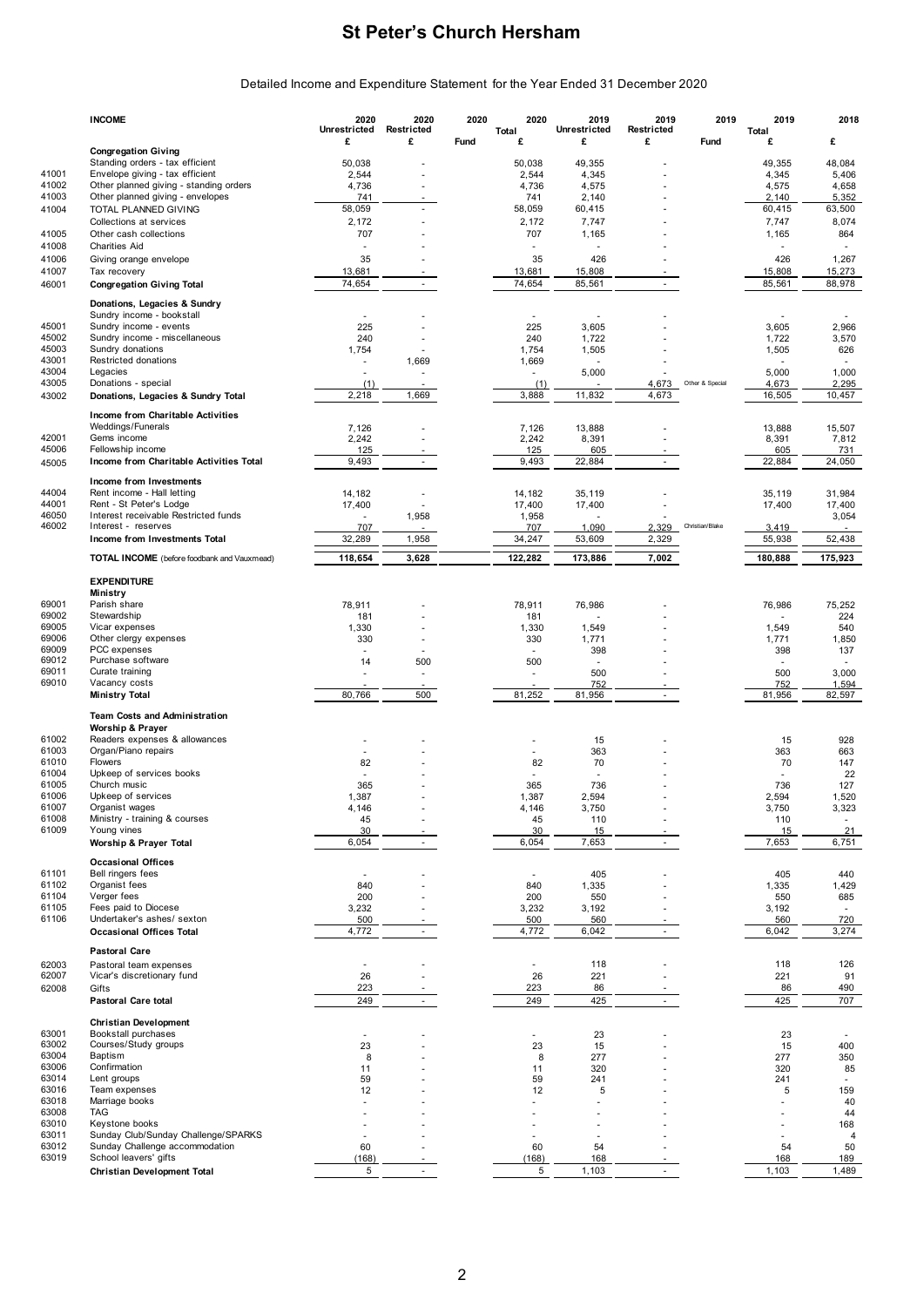|                | Notes to the Financial Statements for the Year Ended 31 December 2020(continued) | 2020                     | 2020                     | 2020      | 2020          | 2019          | 2019                     | 2019      | 2019          | 2018                     |
|----------------|----------------------------------------------------------------------------------|--------------------------|--------------------------|-----------|---------------|---------------|--------------------------|-----------|---------------|--------------------------|
|                |                                                                                  | Unrestricted             | Restricted               |           | Total         | Unrestricted  | Restricted               |           | Total         |                          |
|                |                                                                                  | £                        | £                        | Fund      | £             | £             | £                        | Fund      | £             | £                        |
|                | <b>Outreach &amp; Publicity</b>                                                  |                          |                          |           |               |               |                          |           |               |                          |
| 64002<br>64004 | Christmas cards, etc.<br>Admin (website)                                         | 50                       |                          |           | 50            | 525<br>344    |                          |           | 525<br>344    | 1,166                    |
| 64005          | Social events/Refreshments                                                       |                          |                          |           |               | 234           |                          |           | 234           |                          |
| 64006          | Event expenses                                                                   |                          |                          |           |               | 1,805         |                          |           | 1,805         | 58                       |
| 64012          | Gems expenditure                                                                 | 2,516                    |                          |           | 2,516         | 8,170         |                          |           | 8,170         | 7,240                    |
| 64007          | Fellowship expenditure                                                           | 10                       | $\blacksquare$           |           | 10            | 897           | $\blacksquare$           |           | 897           | 656                      |
|                | <b>Outreach &amp; Publicity Total</b>                                            | 2,576                    |                          |           | 2,576         | 11,975        |                          |           | 11,975        | 9,120                    |
| 65001          | <b>Mission Support</b><br>Overseas missions                                      |                          |                          |           |               |               |                          |           |               |                          |
| 65002          | Christian relief                                                                 | 8,100                    |                          |           | 8,100         | 8,550         |                          |           | 8,550         | 8,100<br>900             |
| 65003          | Home missions                                                                    | 2,700                    |                          |           | 2,700         | 2,700         |                          |           | 2,700         | 2,700                    |
| 65006          | Dist'n of special collections                                                    | $\overline{\phantom{a}}$ | 1,669                    |           | 1,669         |               | 4,932                    |           | 4,932         | 1,742                    |
| 65005          | Misc. expenses                                                                   |                          |                          |           |               | 60            |                          |           | 60            | 165                      |
|                | <b>Mission Support Total</b>                                                     | 10,800                   | 1,669                    |           | 12,469        | 11,310        | 4,932                    |           | 16,242        | 13,607                   |
|                | <b>Administration &amp; Support</b>                                              |                          |                          |           |               |               |                          |           |               |                          |
| 66001          | Admin salaries/N.I.                                                              | 25,526                   |                          |           | 25,526        | 23,460        |                          |           | 23,460        | 22,225                   |
| 66002<br>66003 | Computer software<br>Computer hardware                                           | 962<br>480               |                          |           | 962<br>480    | 70<br>586     |                          |           | 70<br>586     | 48                       |
| 66004          | Office equipment                                                                 | 22                       |                          |           | 22            | ٠             |                          |           |               | 960                      |
| 66005          | Stationery/consumables                                                           | 1,518                    |                          |           | 1,518         | 691           |                          |           | 691           | 505                      |
| 43006          | Insurance refund                                                                 |                          |                          |           |               |               |                          |           |               | (250)                    |
| 66006          | Office telephone                                                                 | 2,251                    |                          |           | 2,251         | 1,590         |                          |           | 1,590         | 1,702                    |
| 66007          | Staff training                                                                   |                          |                          |           |               | 130           |                          |           | 130           |                          |
| 66008          | Photocopying                                                                     | 996                      |                          |           | 996           | 1,116         |                          |           | 1,116         | 982                      |
| 66009          | Misc. expenses                                                                   | 15                       |                          |           | 15            | 20            |                          |           | 20            | 74                       |
| 66012          | PCC expenses<br>Pension contributions - Employers & Employees                    |                          |                          |           |               | 246           |                          |           | 246           |                          |
| 66021          |                                                                                  | 1,809                    |                          |           | 1,809         | 1,703         |                          |           | 1,703         | 1,481                    |
| А              | <b>Administration &amp; Support Total</b>                                        | 33,578                   | $\omega$                 |           | 33,578        | 29,612        | ÷                        |           | 29,612        | 27,727                   |
| 67010          | Church project design                                                            |                          |                          |           |               |               |                          |           |               | 5,742                    |
| 67006          | Quinquennial expenses                                                            | (6, 940)                 | $\sim$                   | Re Roof   | (6, 940)      | ×,            |                          |           |               | $\overline{\phantom{a}}$ |
| В              | <b>Strategic Property Total</b>                                                  | (6, 940)                 | $\sim$                   |           | (6, 940)      | $\sim$        | $\sim$                   |           | ×.            | 5,742                    |
|                |                                                                                  |                          |                          |           |               |               |                          |           |               |                          |
| 46500          | Non-team central support<br>Net loss on Investment revaluations                  |                          |                          |           |               |               |                          |           |               |                          |
|                |                                                                                  | 10,000<br>1,290          |                          |           | 1,290         | 1,112         |                          |           | 1,112         | 1,188                    |
| 66103          | Independent Examiner                                                             |                          |                          |           |               |               |                          |           |               |                          |
| 66102          | Bank charges                                                                     | (57)                     |                          |           | (57)          | 72            |                          |           | 72            | 141                      |
|                | <b>Non-Team Central Costs</b>                                                    | 11,233                   | $\overline{\phantom{a}}$ |           | 1,233         | 1,184         | $\overline{\phantom{a}}$ |           | 1,184         | 1,329                    |
|                | <b>Team Costs and Administration Total</b>                                       | 62,327                   | 1,669                    |           | 53,997        | 69,304        | 4,932                    |           | 74,236        | 69,746                   |
|                | Church & Vicarage                                                                |                          |                          |           |               | 69,333        | 1,742                    |           | 71,075        |                          |
| 67001          | Church heat/light                                                                | 4,401                    |                          |           | 4,401         | 6,444         |                          |           | 6,444         | 6,233                    |
| 67005          | Church maintenance out of income                                                 | 2,163                    |                          |           | 2,163         | 5,545         |                          |           | 5,545         | 20,566                   |
| 67003          | Church insurance                                                                 | 3,228                    | 1,366                    | Christian | 4,595         | 3,517         | 1,625                    | Christian | 5,142         | 4,990                    |
| 67004          | Church water rates                                                               | 170                      |                          |           | 170           | 169           |                          |           | 169           | 165                      |
| 67002          | Church cleaning                                                                  | 75                       |                          |           | 75            | 29            |                          |           | 29            | 66                       |
| 67226          | Boiler insurance                                                                 | 247                      |                          |           | 247           | 247           |                          |           | 247           | 315                      |
| 67221          | Vicarage water rates                                                             | 417                      |                          |           | $\sim$        | 373           |                          |           | 373           |                          |
| 67223          | Vicarage expenses & repairs                                                      | $\overline{\phantom{a}}$ |                          |           | ä,            | 2,673         |                          |           | 2,673         | 893                      |
| 69503          | <b>Depreciation Fixtures</b>                                                     | 369                      |                          |           | 369           | 1,961         |                          |           | 1,961         | 390                      |
|                |                                                                                  |                          |                          |           |               |               |                          |           |               | 3,538                    |
|                | <b>Church &amp; Vicarage Total</b>                                               | 11,070                   | 1,366                    |           | 12,019        | 20,958        | 1,625                    |           | 22,583        | 37,155                   |
|                | Upkeep Hall & Lodge                                                              |                          |                          |           |               |               |                          |           |               |                          |
| 67113          | Hall heat/light                                                                  | 2,025                    |                          |           | 2,025         | 2,681         |                          |           | 2,681         | 2,420                    |
| 67115<br>67117 | Hall maintenance out of income<br>Hall insurance                                 | 1,117<br>444             | 592                      |           | 1,117         | 4,656         | 704                      |           | 4,656         | 3,543                    |
| 67118          | Hall water rates                                                                 | 18                       |                          | Blake     | 1,036<br>18   | 702<br>19     |                          | Blake     | 1,406<br>19   | 1,245<br>18              |
| 67119          | Hall floor and deep clean                                                        | $\sim$                   |                          |           | $\sim$        | $\sim$        |                          |           | $\sim$        | 2,176                    |
| 67114          | Hall misc. expenses                                                              | 185                      |                          |           | 185           | 501           |                          |           | 501           | 493                      |
| 67111          | Hall cleaner wages                                                               | 542                      |                          |           | 542           | 780           |                          |           | 780           | 845                      |
| 67112          | Hall cleaning materials                                                          | 239                      |                          |           | 239           | 394           |                          |           | 394           | 26                       |
| 67116          | Hall equipment                                                                   | 40                       |                          |           | 40            | 754           |                          |           | 754           | 180                      |
| 67110          | Performing Rights Soc. fee                                                       | 767                      |                          |           | 767           | 899           |                          |           | 899           | 702                      |
| 68001          | Other PCC building                                                               |                          | $\overline{\phantom{a}}$ |           |               |               | $\sim$                   |           |               | 70                       |
| 69500          | Depreciation Hall                                                                | 5,230                    |                          |           | 5,230         | 5,280         |                          |           | 5,280         | 5,410                    |
| C<br>67227     | <b>Hall Costs</b><br>Lodge insurance                                             | 10,606<br>287            | 592<br>$\sim$            |           | 11,198<br>287 | 16,666<br>740 | 704<br>$\sim$            |           | 17,370<br>740 | 17,128<br>599            |
| 67230          | Lodge maintenance                                                                | 1,399                    | ×.                       |           | 1,399         | 2,710         | ٠                        |           | 2,710         | 179                      |
| 67235          | Estate agent management                                                          | 2,923                    |                          |           | 2,923         | 2,965         |                          |           | 2,965         | 2,714                    |
| D              | <b>Lodge Costs</b>                                                               | 4,609                    |                          |           | 4,609         | 6,415         | $\sim$                   |           | 6,415         | 3,493                    |
|                | Upkeep Hall & Lodge Total                                                        | 15,215                   | 592                      |           | 15,807        | 23,081        | 704                      |           | 23,785        | 20,621                   |
|                | TOTAL EXPENDITURE (before foodbank and                                           | 169,379                  | 4,128                    |           | 163,075       | 195,299       | 7,261                    |           | 202,560       | 210,121                  |
|                |                                                                                  |                          |                          |           |               |               |                          |           |               |                          |
|                | Net Income/(Deficit) on Church Activities                                        | (50, 724)                | (500)                    |           | (40, 793)     | (21, 413)     | (259)                    |           | (21, 672)     | (34, 197)                |

There were no payments in the year to the Independent Examiner for other professional services.